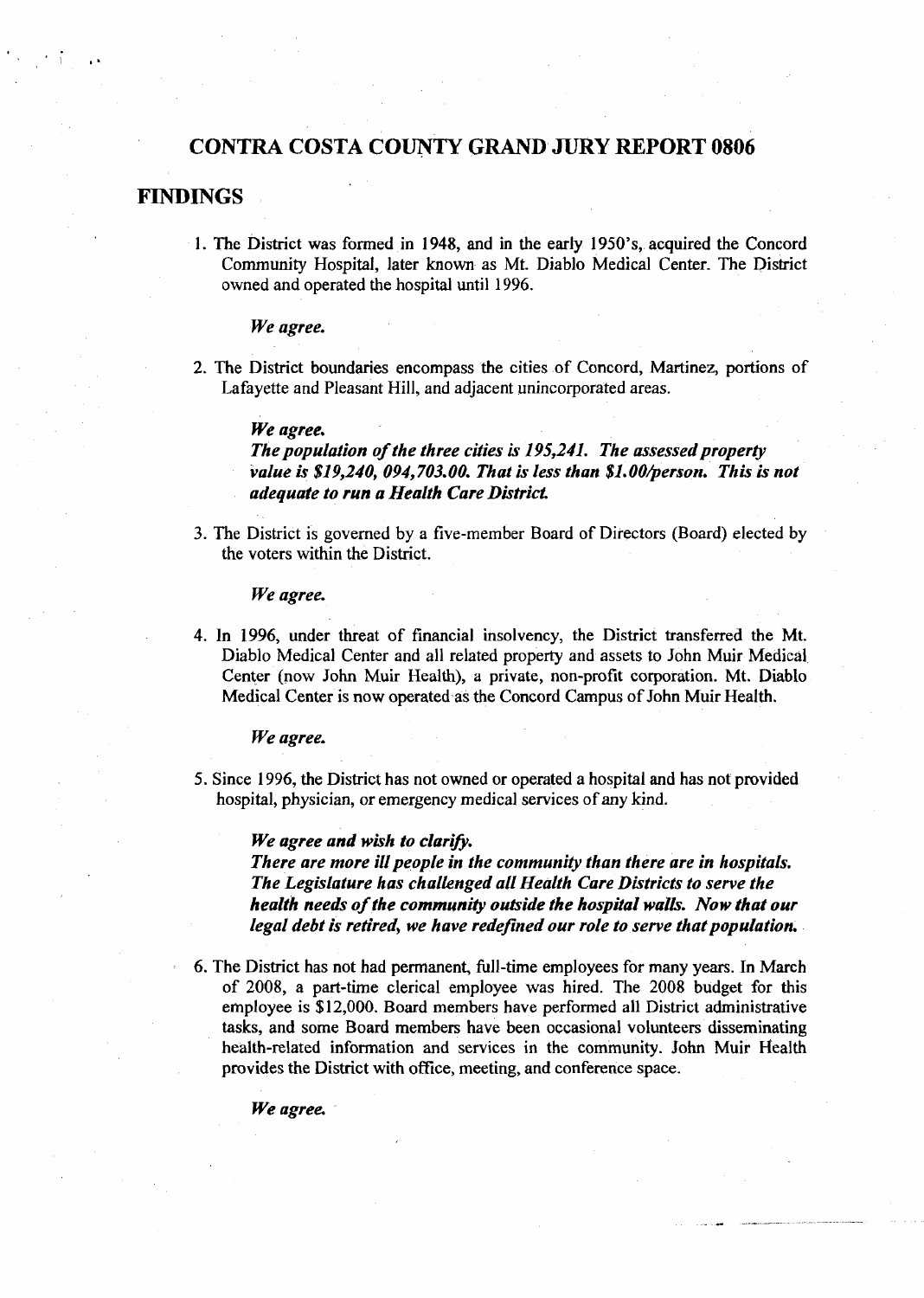7. The primary source of District income comes from property taxes levied on District homeowners and businesses. The District also receives an annual \$25,000 subsidy **fiom** John Muir Health.

*We agree.* 

8. The District's total annual revenues are as follows:

| <b>Year Property</b> | <b>Tax Revenue</b> | <b>Total Revenue</b>                   |
|----------------------|--------------------|----------------------------------------|
| 2004                 | \$203,594          | \$236,783                              |
| 2005                 | 223,369            | 266,869                                |
| 2006                 | 255,649            | 296,638                                |
| 2007*                | 241,000            | 266,200                                |
| 2008*                | 241,000            | 266,000                                |
|                      |                    | Total five-year revenue: \$1,322,490** |
| *Budgeted            |                    |                                        |

**\*\*Total revenues include miscellaneous income; e.g., interest earnings** 

### *We partially disagree.*

*The Grand Jury included 2007 and 2008 in the statements which are estimate revenue compared with 2004,2005,2006 which are actual revenues received. This presents a negative bias. The results are misleading and the assumption* **is** *that nothing would be done in 2008. (Please see attachmenL)* 

9. District administrative and operating expenses have consumed nearly all of its revenues over the past four years. Expenses have included the cost of elections, legal and audit fees, Board member stipends, and the premiums for medical and dental insurance provided to current and retired directors. A percentage of expense summary, based on audited financial statements, follows:

|                              | 2004  | 2005  | 2006 |
|------------------------------|-------|-------|------|
| <b>Post-Retirement Costs</b> | $0\%$ | 0%    | 46%  |
| <b>Election Costs</b>        | 40%   | $0\%$ | 24%  |
| Insurance                    | 17%   | 45%   | 14%  |
| <b>Professional Fees</b>     | 4%    | 20%   | 0%   |
| Legal Fees                   | 27%   | 16%   | 9%   |
| <b>Director Stipends</b>     | 5%    | 7%    | 0%   |
| <b>Other Expenses</b>        | 7%    | 12%   | 7%   |
| Total:                       | 100%  | 100%  | 100% |

## We agree.

*A large part of our expenses from mandated insurance premiums, operation costs and state required dues as well as legal fees from conflict over the merger agreement have absorb so much of our revenue, that until legal debt waspaid, monies were not available.*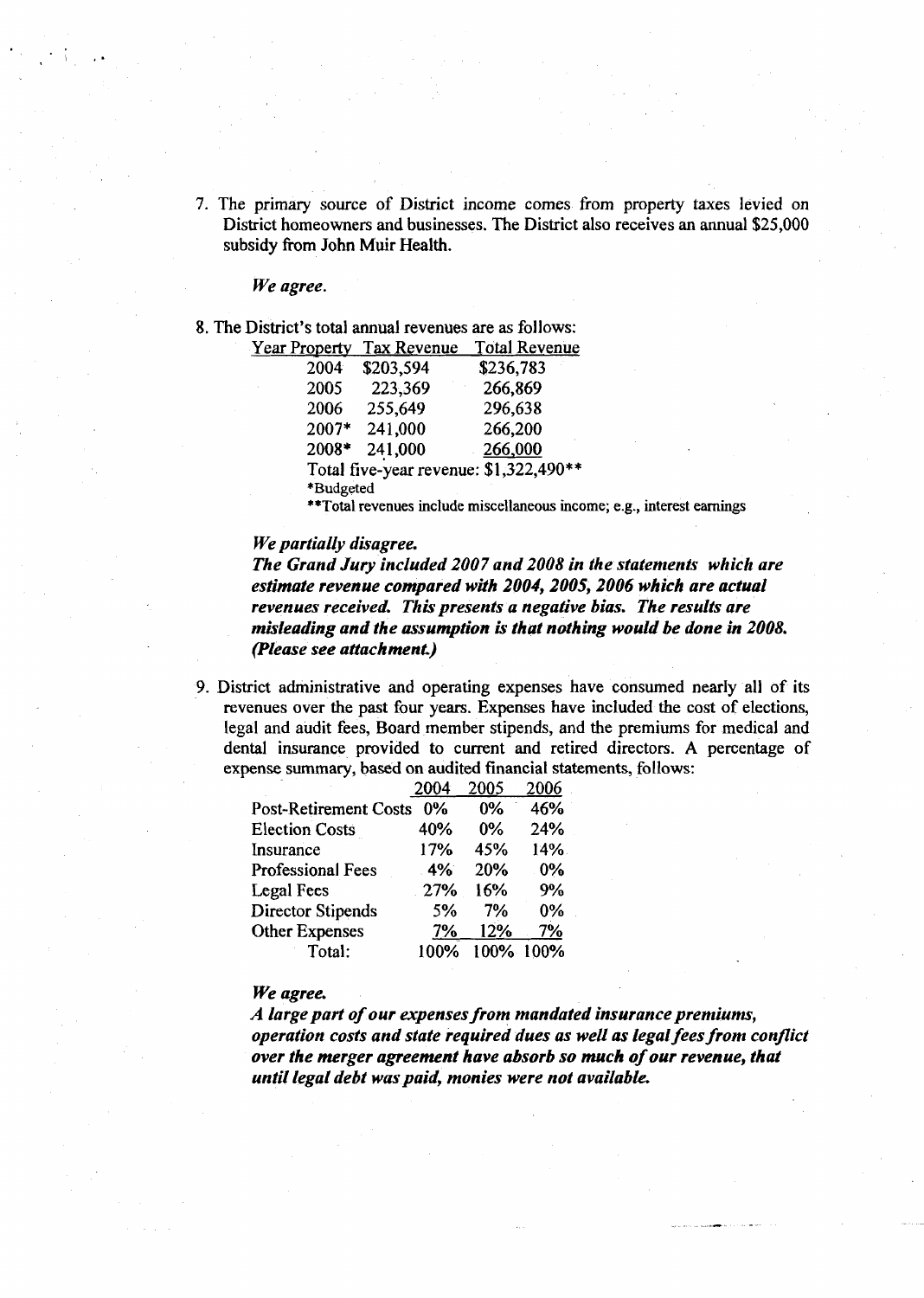10. In 2004, 2005, and 2006, the District did not spend any of its total revenues to provide or advance health care for the District's taxpayers or residents. The District spent 100% of its total revenues for administrative and operating expenses.

#### **We disagree.**

*The Board with the support of the community entered into litigation over a breach in the merger agreement with John Muir Health. The Birthing Center was removed from the Mt. Diablo Hospital and relocated to Walnut Creek John Muir removed much needed health services from our community. The legal expenses of this conflict were very costly. TAis was spent to benefrf the community. In 2004,2005,2004 the District was decreasing the legal debt incurred. Legal fees were paid in full by August 2007.* 

1 1. Budget projections and unaudited accounting statements for a part of 2007 reveal a similar pattern as that shown for 2004-2006; no money was spent for health care.

## *We disagree*

*Budget projections were unsure at the beginning of 2007 However, with the payment of the legal fees behind us the Board began strategic planning for programs to be implemented in 2008. Programs developed by the strategic plan are; Healthy Lifesstyles, Health Services, Health Access, Support Services, Work Force Development.* 

12. Some District board members participated in volunteer activities during 2004- 2007 at no cost to the District. For example, volunteers distributed health-related brochures and conducted blood pressure screenings. They offered such services a half dozen times in 2007 at community activities such as farmers' markets. District director volunteers also promoted an anti-truancy program for local students.

#### *We agree and clarify.*

*Health booths were provided by the district at farmer's market as a preventive approach to improving the health of the district. These booths have been very successful in challenged life-style choices and uncovering undiagnosed hypertension. When the District did not Rave extra funds to spend on programs, Board members were committed to serve the community by volunteering there time and their personal funds.*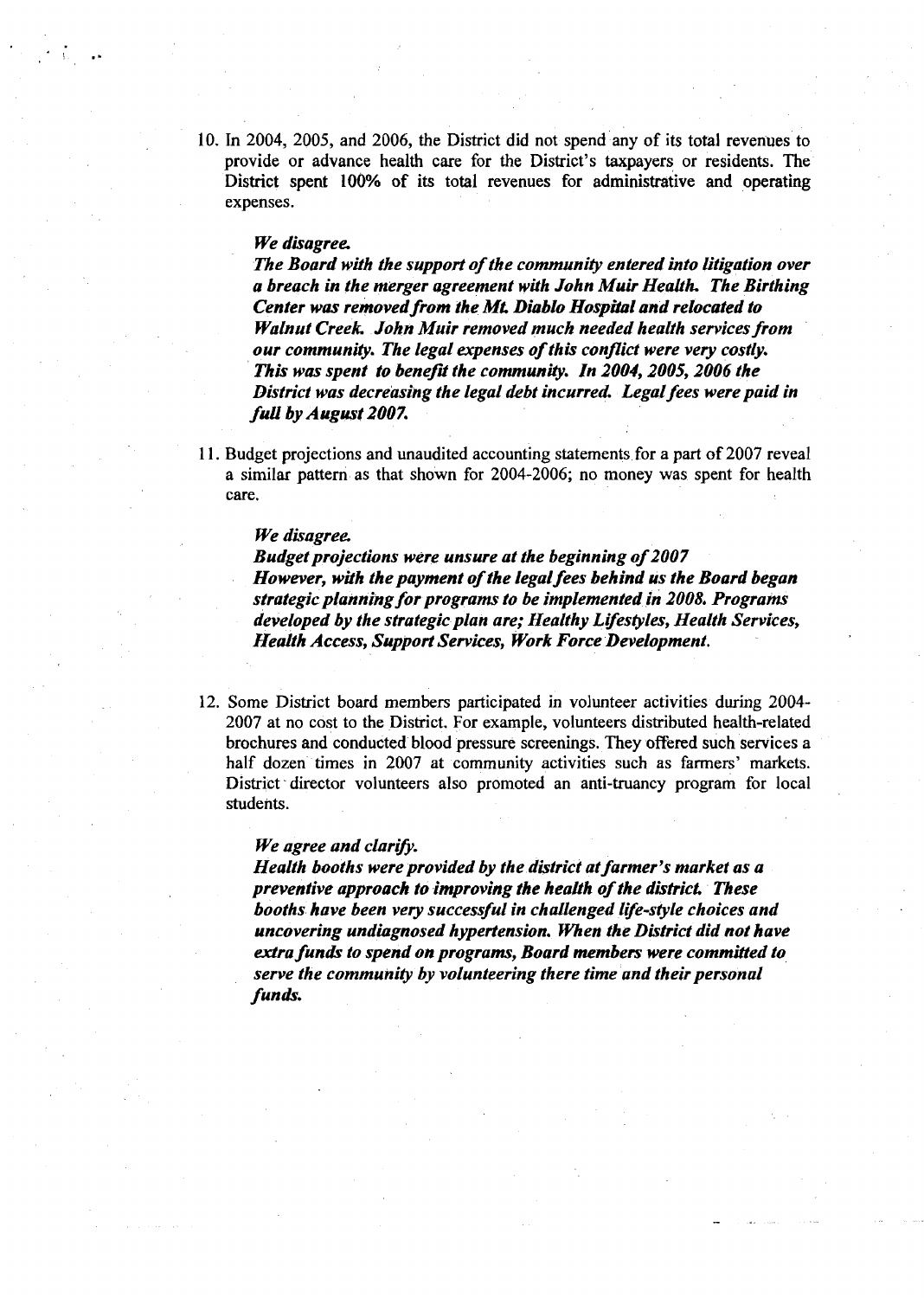13. The District claims credit for a single \$5000 donation in 2007 to the nursing program at California State University East Bay. The purpose was a scholarship. The donation was not a budget item, but represented re-directed funds that reportedly had been set aside for a director's stipend.

### *We disagree.*

...-

The discrepancy over budget and monies actually available after all *monies received by the end of the year carried over to provide funds for a nursing scholarship.* 

14. The scholarship donation is the only expenditure the District has made for a health-related purpose since 1996.

#### *We disagree.*

*The expenditure of funds for the return of the Birthing Center is health related Health booths and projects-* 

*"Project: HEROES" a children 's obesity prevention program took an enormous amount of organization with various members of our community.* 

*The program was developed last year for the Martinez Unified School District. Kaiser Health Foundation granted the committee for this project \$1 5,000 and the District Board granted*  **\$25,000 for implementation.** 

*However, the project is on hold because the Martinez School District backed out at the last minute.* 

*We are working to establish this program in the Mt. Diablo School Districf.*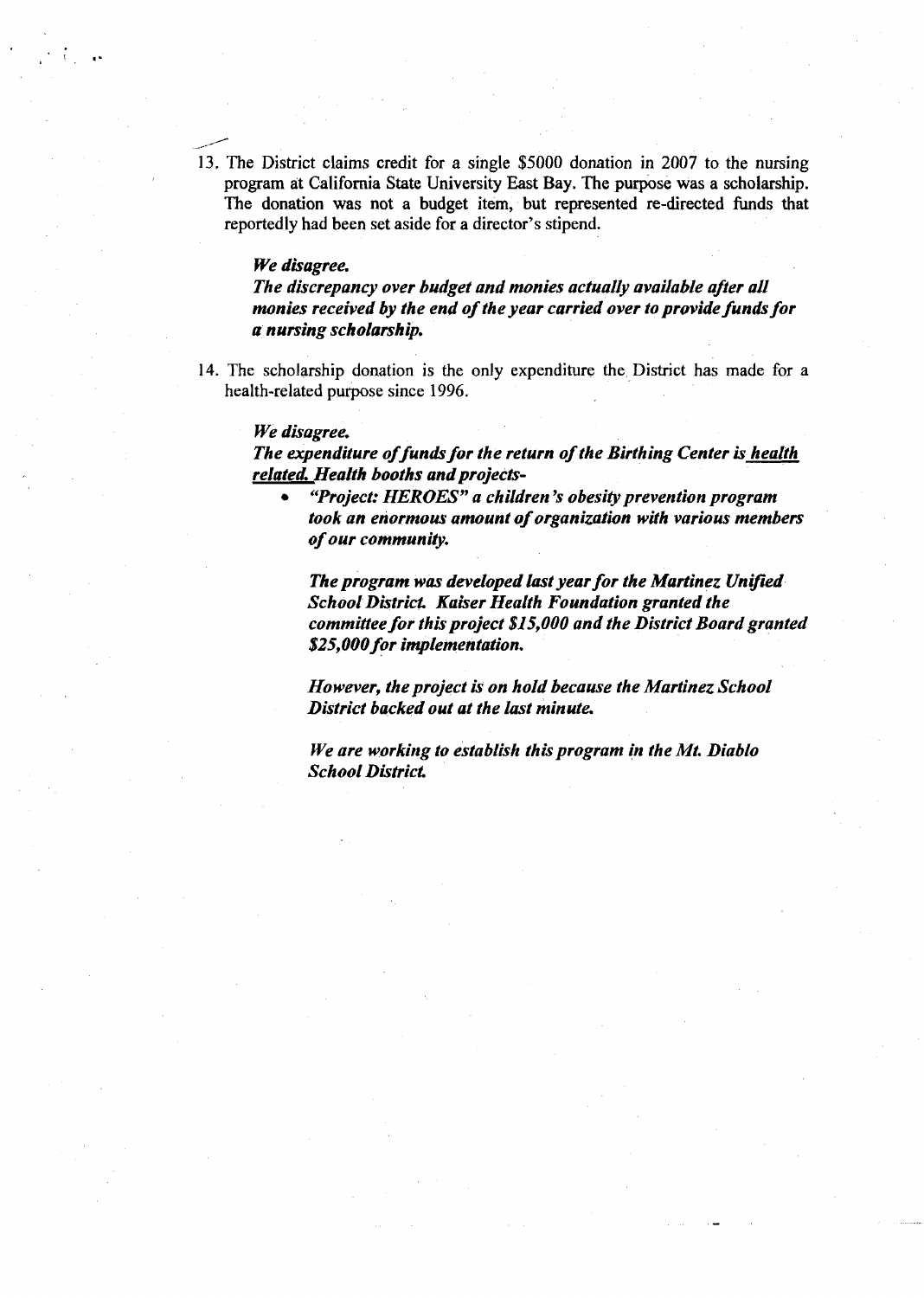**15. On February 8, 2008, the District's Board adopted a budget for calendar year 2008. The budget contains a line item allocating \$70,000 to "community Activities." No specific activities or projects were approved at the time the budget was adopted.** 

## *We agree and clarifi. The District Board was working on several projects:*

*The HeartSafdAED propram.* **This** *program is in collaboration with Los Medanos Community Health Care District. We Will have distributed 5 AEDs by the end of the year andplaced each in areas based on public need Amount of \$14,000 has been budgeted* 

*Community Health Fund Grant Program. The grant fund is a partnership of moneys between John Muir Health and Mt. Diablo Health Care District. The Board has contributed \$133,000, Interviews with potential grantees are drew* **underway** *and fun& should be distributed by the end of October. Grants will fund an organization for one year. The areas of focus based on the strategic plan are:* 

- **•** Senior health
- *Teen awareness of STD* 's
- $\bullet$ *Continuation of the Isabelle Chenoweth Nursing Scholarship started last year.*
- *Children and Obesity.*
- *Dental*

*John MuirML Diablo Communitv Health Fund Aspart of the merger agreement, every year this fund gives out approximately 1 million dollars*  to organizations who meet health needs of high risk populations within *the community. Five members from John Muir Health and 5 members from Mt. Diablo Healfh Care District sit on the Board that distributes these funds. (See Attachment)* 

**16. The parties to the 1996 agreement between the District and John Muir Health continue to perform their obligations pursuant to their agreement.** 

#### *We disagree.*

*John Muir Health removed the Birthing Center that they promised to expand on the Concord Campus. They promoted a merger of "equals" and then removed our CEO, our CFO, and removed 2 District Board*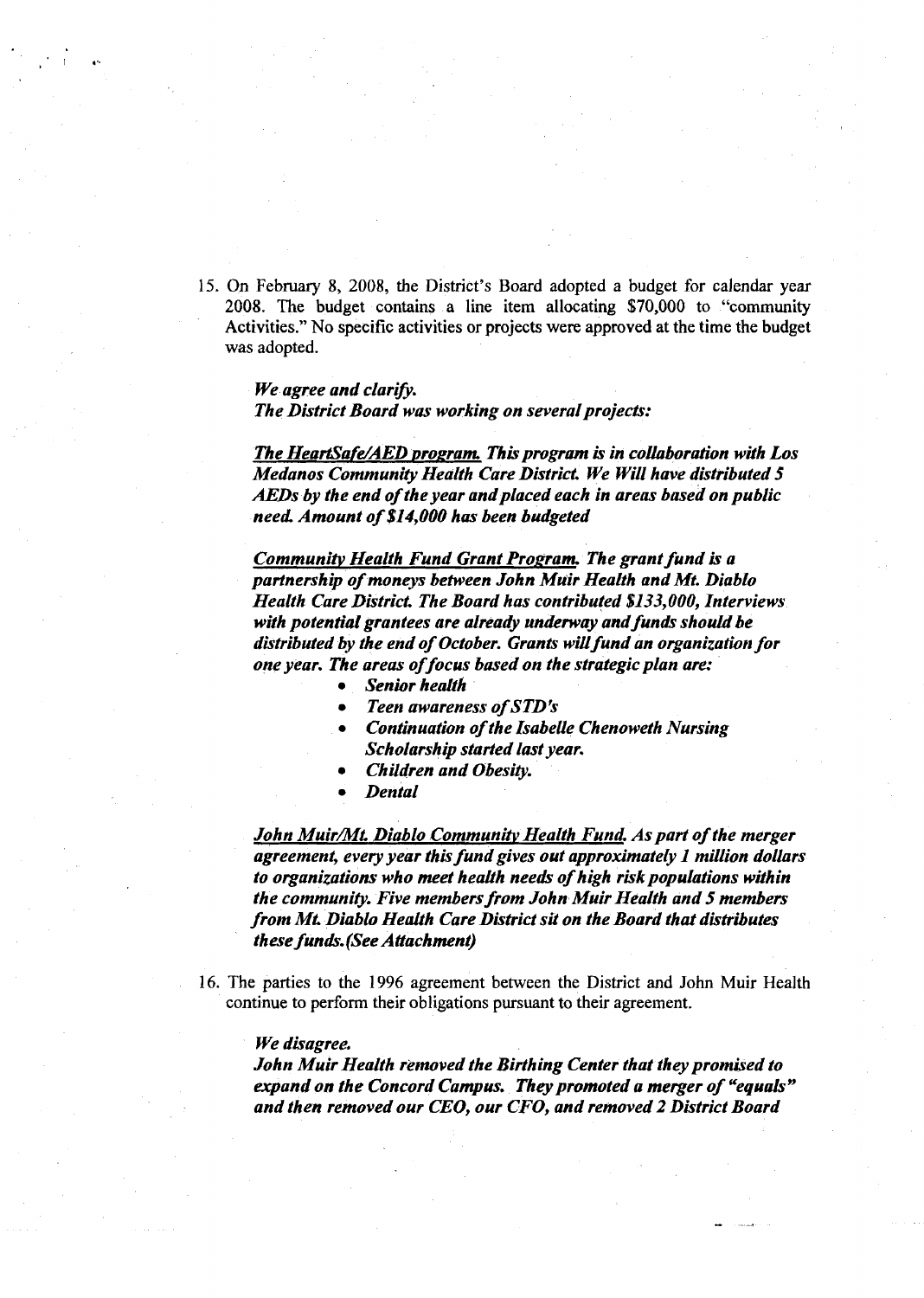*Members from the System Board and one Dishict Board Member from the Network Board, and there were plans to remove the Heart Institute.* 

*The Mt. Diablo Health Care District is the "watch dog" for the Merger Agreement.* 

*The Mt. Diablo Health Care District Board has the responsibility to reject any transactions that would have the effect of transferring control over Mt. Diablo Concord Campus from John Muir Health to some other entity.* 

**17.** John Muir Health created a Community Health Fund pursuant to the agreement, to which it has made contributions of \$1 million annually intended for community grants to improve public health.

### *We agree and wish to clarih.*

*It was Mt. Diablo Health Care District that insisted that the John MuirMt. Diablo Community Health Fund be part of the Community Beneft Agreement and disburse \$I Million annually to the community.* 

18. The District contends that under the terms of the **1996** agreement with John Muir Health, it has continuing responsibilities. For example, the agreement provides that certain defaults by John Muir Health would resuit in termination of the agreement and permit the District to recover assets from John Muir Health, including the Mt. Diablo Medical Center building and property transferred by the District in **1996.** 

We agree.

**19.** There is no suggestion by the District in the public record, including the District's submissions to LAFCO, that there is any reasonably foreseeable possibility of default by John Muir Health under the **1996** agreement that would trigger the rights reserved by the District to recover the hospital. John Muir Health recently began a major addition to its Concord campus, an event that makes such a default highly unlikely.

## *We disagree.*

*There was no suggestion that foresaw the breach in the agreement, that John Muir Health would violate the Merger Agreement when they removed the Birthing Center from Mt. Diablo Medical Center. Recently, they had plans to move the Heart Institute to John Muir Health. Several district hospitals in California have now been returned to their districts after a merger failed,* **ie.** *nearby hospital in west Contra Costa County. Many hospitals across the country have bee n forced to close their doors. If Contra Costa County becomes limited in the ability to care for poor and indigent due to budget cuts, those people will seek care at the private*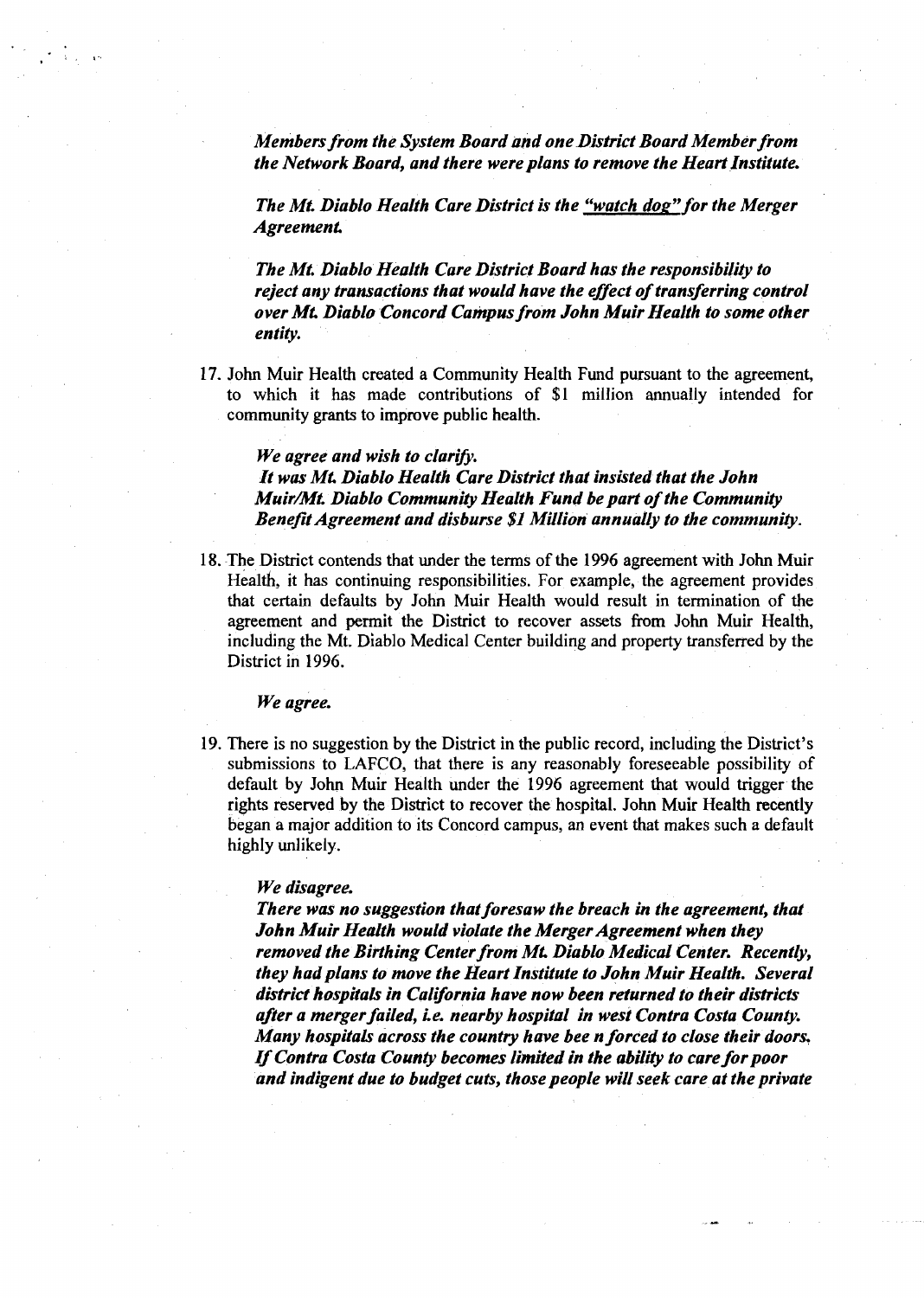**hospitals. Beds would be filled with patients who cannot pay for care or where reimbursement is minimal.** 

20. The District controls neither the board of directors of John Muir Health nor the Community Health Fund established through the 1996 merger agreement.

## *We disagree*

*The John Muir/M~ Diablo Community Health Fund was a obligation of John Muir as a resuli of the merger agreement. The John MuirMt. Diablo Community Health Fund Board is mde up of 5 members from John Muir Hedth and 5 members from the Mt. Diablo Hedth Care District. The District controls 50% of the decision makers to that Boatd. Over \$12 Million has been granted to the community through grants*  agreed on by the this Board.

21. The District and John Muir Health are currently negotiating another agreement. This proposal would establish a conduit to provide grant funds to the District to be passed through the District to selected organizations. A one-year agreement is likely. The District would incur administrative expenses in its role as a conduit for the grants.

### *We agree and clarify.*

*The District is pleased to have negotiated a Public/Private Partnership with John Muir Health. Mt. Diablo Health Care District will contribute \$133,000 and John Muir Health will contribute \$140,000. This collaboration will benefrf the Mt. Diablo Health Care District. (See*  attachment and Dudek report to LAFCO) The Board has budgeted *\$1 2,000 in clerical fees. A program manager may be needed in the*  future.

22. As part of the arrangements to secure the grant contract with John Muir Health, the District's 2008 budget line item entitled "Community Activities" was increased from \$70,000 to \$130,000, effective May 1,2008. The District also has plans to hire a part-time executive director to administer the anticipated grant program. A new budget line item, also effective May 1, 2008, allocates \$39,996 for a "CEO/Administrator." As of that date, the District had not created a job description for the new position.

## *We agree.*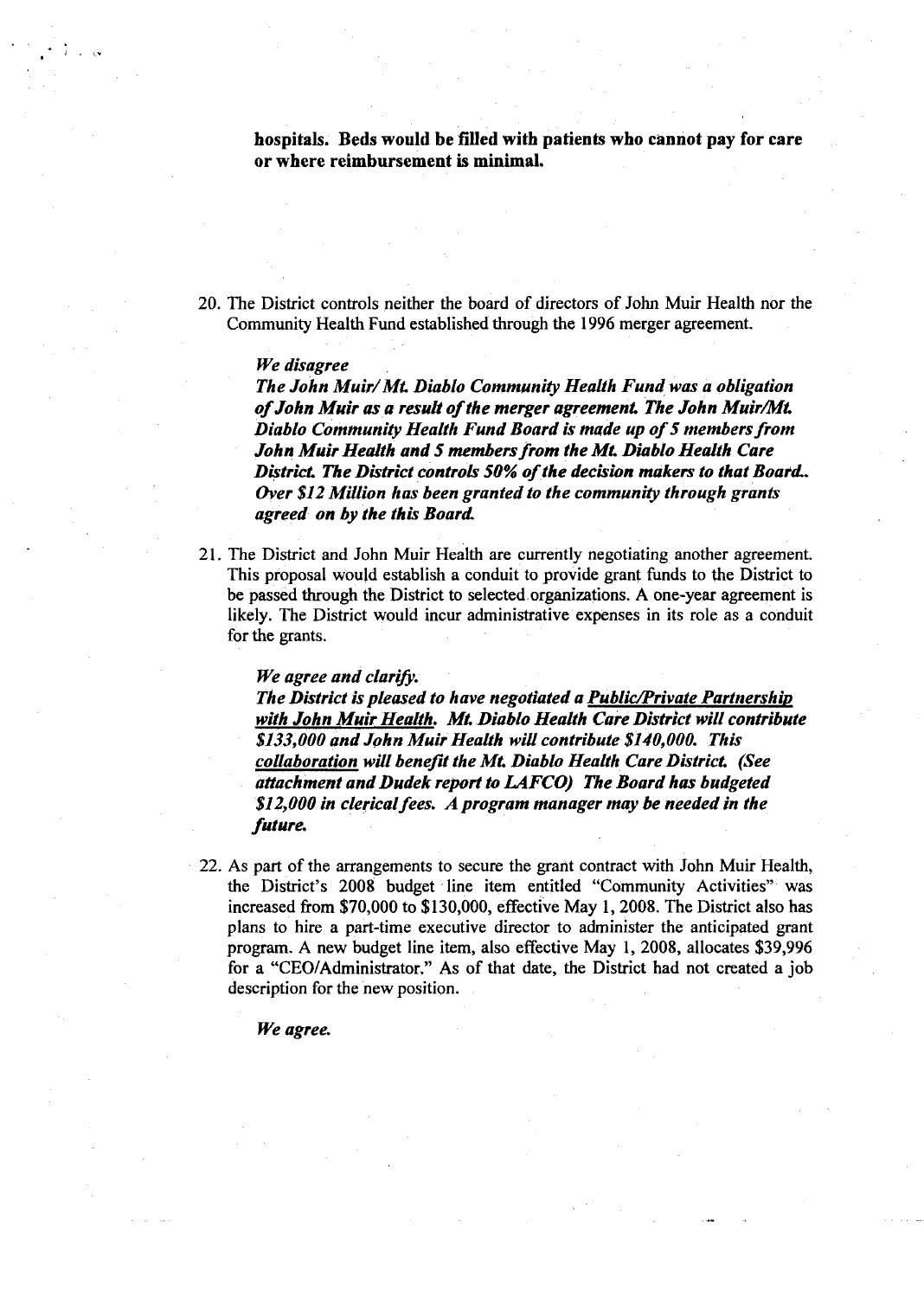23. The District's revised budget, as of May 1,2008, calls for a total annual operating budget of \$328,300. Anticipated 2008 revenues remain unchanged, at \$266,200.

*We agree and clarif. On May 16,2008, the board was notified of estimated tax revenue to be paid The updated estimated revenue for 2008 would be \$323,500.* 

24. The Contra Costa County Local Agency Formation Commission (LAFCO) is responsible for studying special districts and the services they provide. LAFCO accomplishes this by completing periodic Municipal Services Reviews (MSR). Typically, the MSR process is completed every five years for special districts such **as** the Mt. Diablo Health Care District.

#### We agree.

25. In August 2007, LAFCO completed its MSR for the District. While it did not recommend dissolution of the District, LAFCO recognized that additional scrutiny was warranted and directed the District to provide it with an interim report in 2008 on its activities and expenditures.

We agree and clarify. *The reported stated "Maintain status quo, with annual reports to LAFCO".* 

*Under Suggestions: Mt. Diablo Health Care District, ''Pursue opportunities to participate in Joint Powers Agreements and other*  programs to reduce liability and medical insurance costs."

26. Dissolution of the District may be initiated by either Board action or a petition of District voters.

## *We partially disagree.*

*FWtile the Board may initiate the dissolution of the District it requires a vote of the people to dissolve the District, not merely a petition.* 

27. Upon dissolution, the District's rights and obligations, both existing and contingent, would have to be taken over by another agency.

## *We disagree.*

- *The succession as described in the Cortese-Knox-Hertzberg bill states that the city in which the District resides is the successor.*
- *The clty of Concord would have to administer the District Funds,*  which could only be spent for health related projects.
- *Mt. Diablo Health Care District as a Special District is focused on health care only.*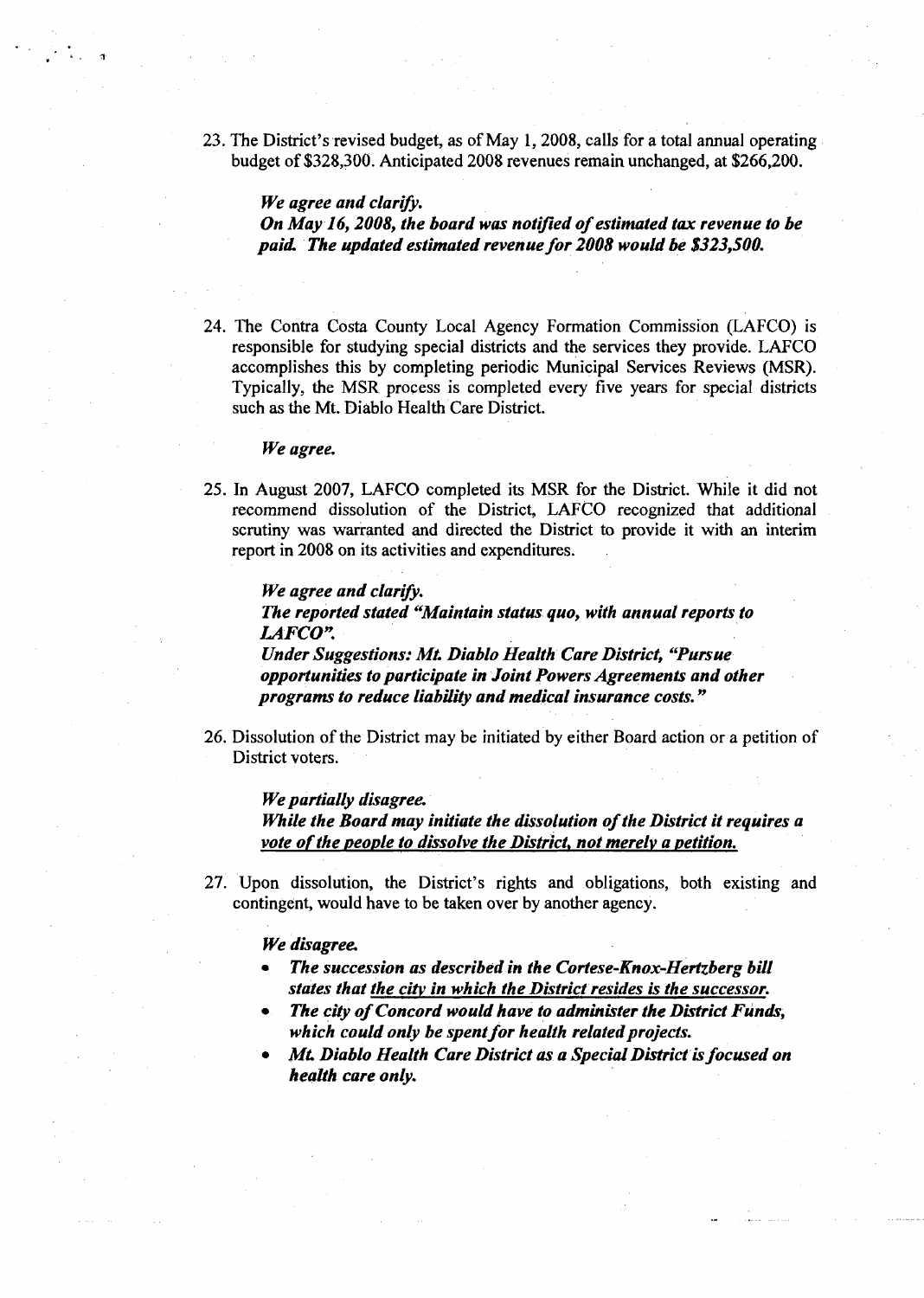- *This means the city would have to hire a Health Program administrator. The city would move in an unfamiliar direction.*
- *The city would have to absorb the future cost of Board Health Benefits.*
- *There would be election costs to dissolve the District (\$80,000)*
- *Litigation to dissolve the Merger Agreement* **is** *costly*
- *Loss of the \$1 million annual grant from the John MuirMt. Diablo Community Health Fund. (part of the merger agreement).*
- *Litigation with the State of California regarding the District's oversight of 2 employee pension funds (which they would not allow the District to turn over to John Muir Health).*
- 28. The District has never adopted a plan for its dissolution, nor has the Board ever proposed a study of how to accomplish the District's dissolution.

#### *We agree.*

*The board majority feels there is much to accomplish and we have a job to do. We see no reason to adopt a plan for dissolution although one is spelled out in the Cortese-Knox Hertzeberg.* 

# **CONCLUSIONS**

- 1, Since the last Grand Jury report in 2003, the District has not contributed any significant financial support to benefit the health and welfare of its residents. It has collected and spent over \$1.3 million of taxpayer money, virtually all of which was used to pay for administrative and operating expenses--to perpetuate the District's existence.
	- *The District has spent much of the revenue collected on legal fees attempting to keep health resources in our community. State*  mandated requirements has also eaten up a large amount of *revenue. Since legal fees are no longer a cost to the District, that money being channeled into programs that benefrf the health of our community.*
	- *The District is one half of the John Muir/Mt. Diablo Community Health Fund Board and has contributed over \$12 Million in* **"tax***free dollars to our community through collaboration with other foundations*
	- **The District paid a significant price defending the Birthing Center to** *remain* **in** *our community.*
	- *The District is mandated to pay \$80,000 for election costs plus*  insurance, and professional services of a CPA and Auditor. It is true *the District does not receive what other Health Care Districts do in the State because of the County Auditor's questionable view of Prop 13 resource distFibution in our district.*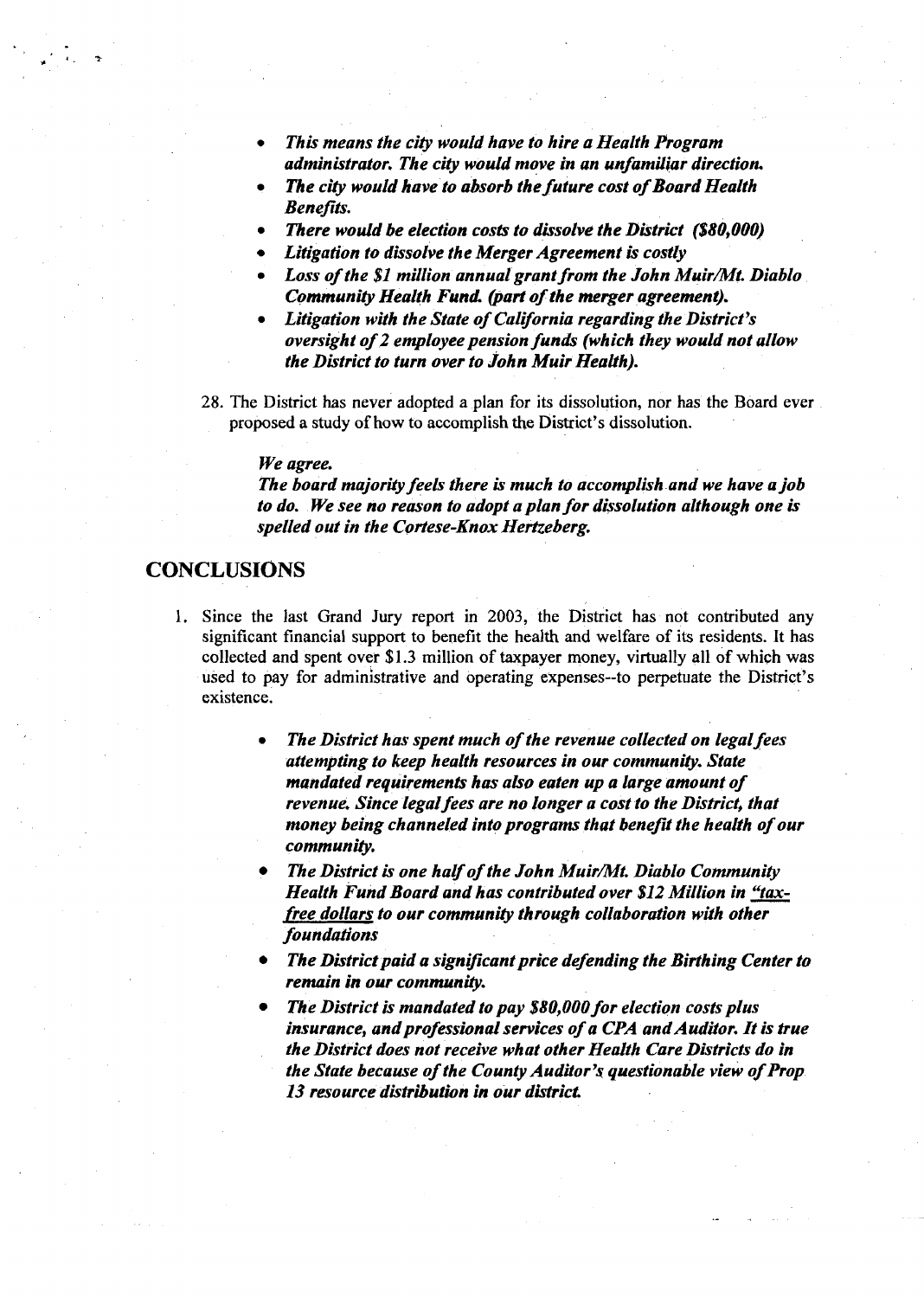- As with any office conducting business, cost are incurred. The costs *have not been extravagant but suitable to our mission.*
- *The Grand Jury has made* its *report wilir most of its conclusions based on negative input. The summary of this report gives the positive* **side** *of the Mt Diablo Health Care District working to increase the health of our constituents.*
- *The District, despite all of its challenges, is dedicated to serve the health needs of our community.*
- 2. The proposed grant donation agreement between the District and John Muir Health, which is likely to result in new administrative costs, including the salary and benefits of new staff, will not benefit the District. The District's 2008 budget allocations for staff expense and its "Community Activities" appear to be unrealistic, especially since budgeted 2008 expenses exceed anticipated revenues by \$62,000 (23%).

## *The proposed grant agreement stipulates all monies to be spent only in the district. The estimated revenues for 2008 have increased and meet budget requirements.*

3. During the course of its investigation, the Grand Jury did not frnd any instances of malfeasance, and does not imply that any such culpability exists. Volunteer activities are commendable, but they do not require the cachet of a government agency.

## *We agree as this proves the value of operation costs and mandated*  expenses are important to good financial management and *transparency.*

4. Public officials who preside over obsolete organizations like the Mt. Diablo Health Care District need to act responsibly and provide for the agency's demise, including the orderly and efficient transfer of assets to, and assumption of liabilities by, successor agencies.

> *It is obvious that the Grand Jury has not considered the evolution of the Mt Diablo Health Care District post legal obligations. Over the past 18 months, the Board has planned and prepared programs only now coming to fruition. That the Grand Jury chose a time offinancial ebb without any thought given to potential, is a deceptive perspective. The district board is well aware of the Cortese-Knox-Hertzberg Local Government Reorganization Act 2000. It's far too costly to implement.*